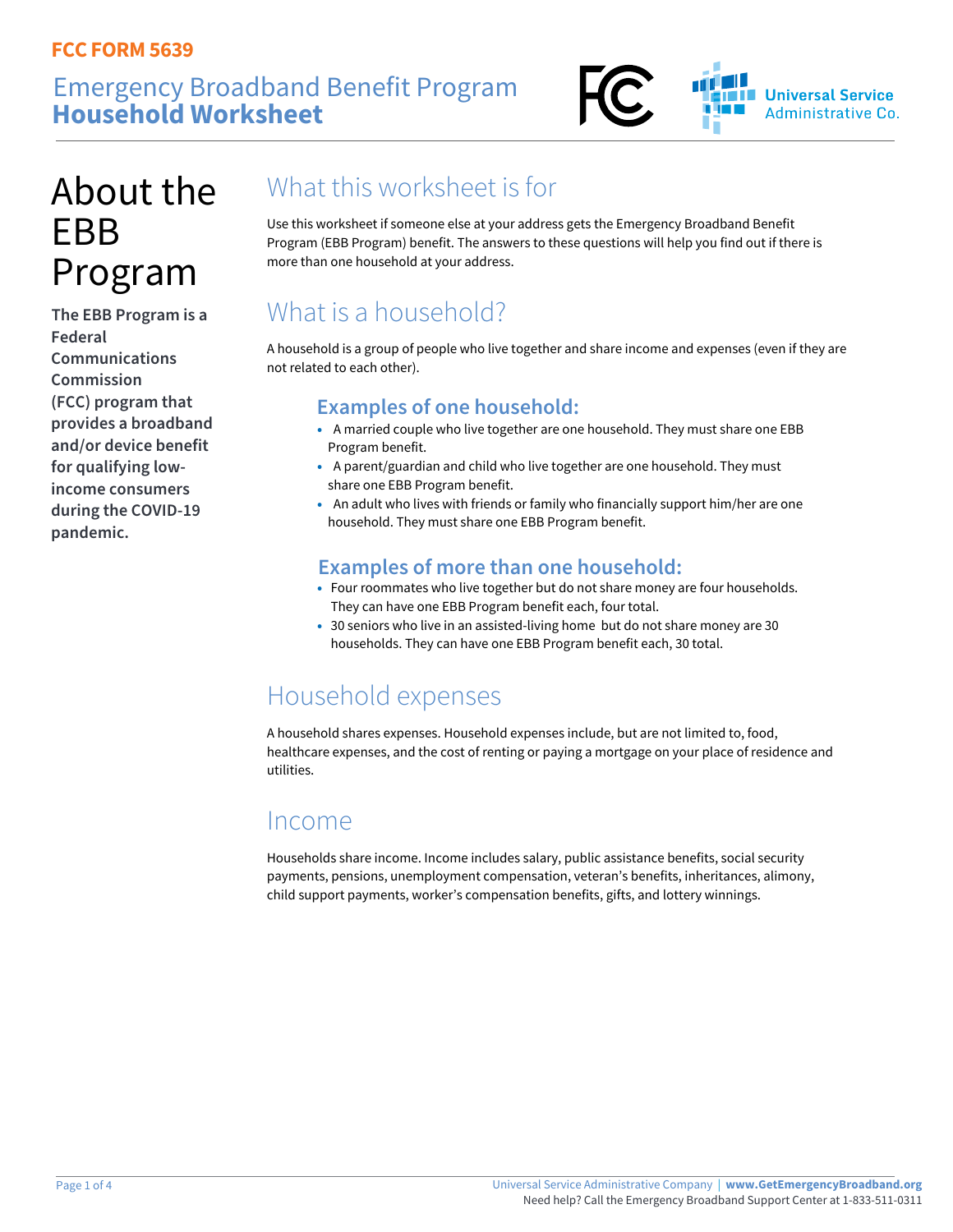### Emergency Broadband Benefit Program **Household Worksheet**



# Your Information

**All fields are required unless indicated. Use only CAPITALIZED LETTERS and black ink to fill out this form.**

| First                                                                                                                                              |      |  |  |  |  |                   |  |
|----------------------------------------------------------------------------------------------------------------------------------------------------|------|--|--|--|--|-------------------|--|
|                                                                                                                                                    |      |  |  |  |  |                   |  |
|                                                                                                                                                    |      |  |  |  |  |                   |  |
| Middle (optional)                                                                                                                                  |      |  |  |  |  | Suffix (optional) |  |
|                                                                                                                                                    |      |  |  |  |  |                   |  |
|                                                                                                                                                    |      |  |  |  |  |                   |  |
|                                                                                                                                                    |      |  |  |  |  |                   |  |
|                                                                                                                                                    |      |  |  |  |  |                   |  |
|                                                                                                                                                    |      |  |  |  |  |                   |  |
|                                                                                                                                                    |      |  |  |  |  |                   |  |
| 2. What is your home address? (The address where you will get service. Do not use a P.O. Box)<br><b>Street Number and Name</b><br>Apt., Unit, etc. | City |  |  |  |  |                   |  |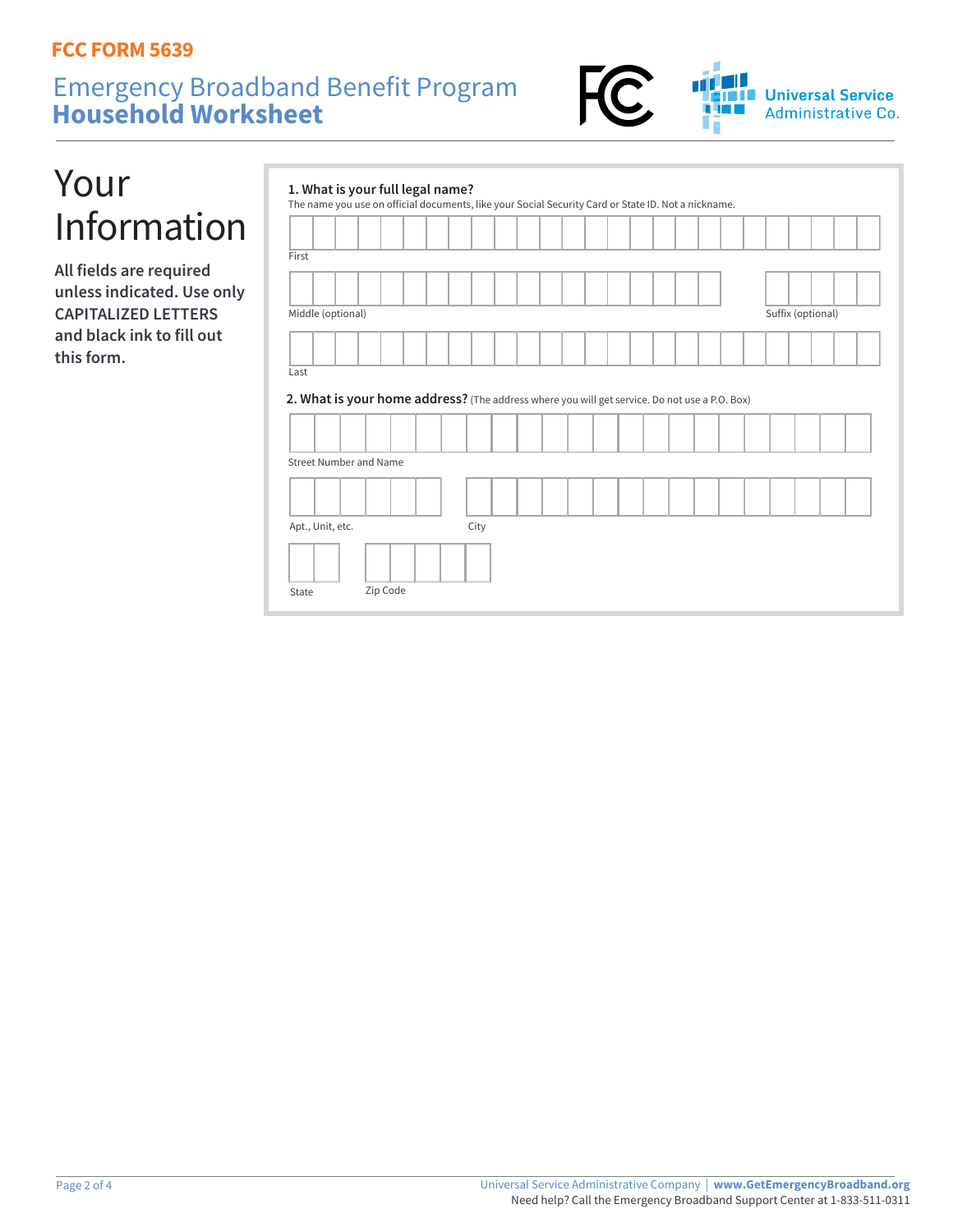### Emergency Broadband Benefit Program **Household Worksheet**





5. If you live at a single family home where three or more economic households have applied for the EBB Program, please identify the number of individuals who reside at the address and the number of people in your economic household:

Number of people at address: \_\_\_\_\_\_\_\_\_\_\_\_\_\_\_\_\_\_\_ Number of people in your economic household: \_\_\_